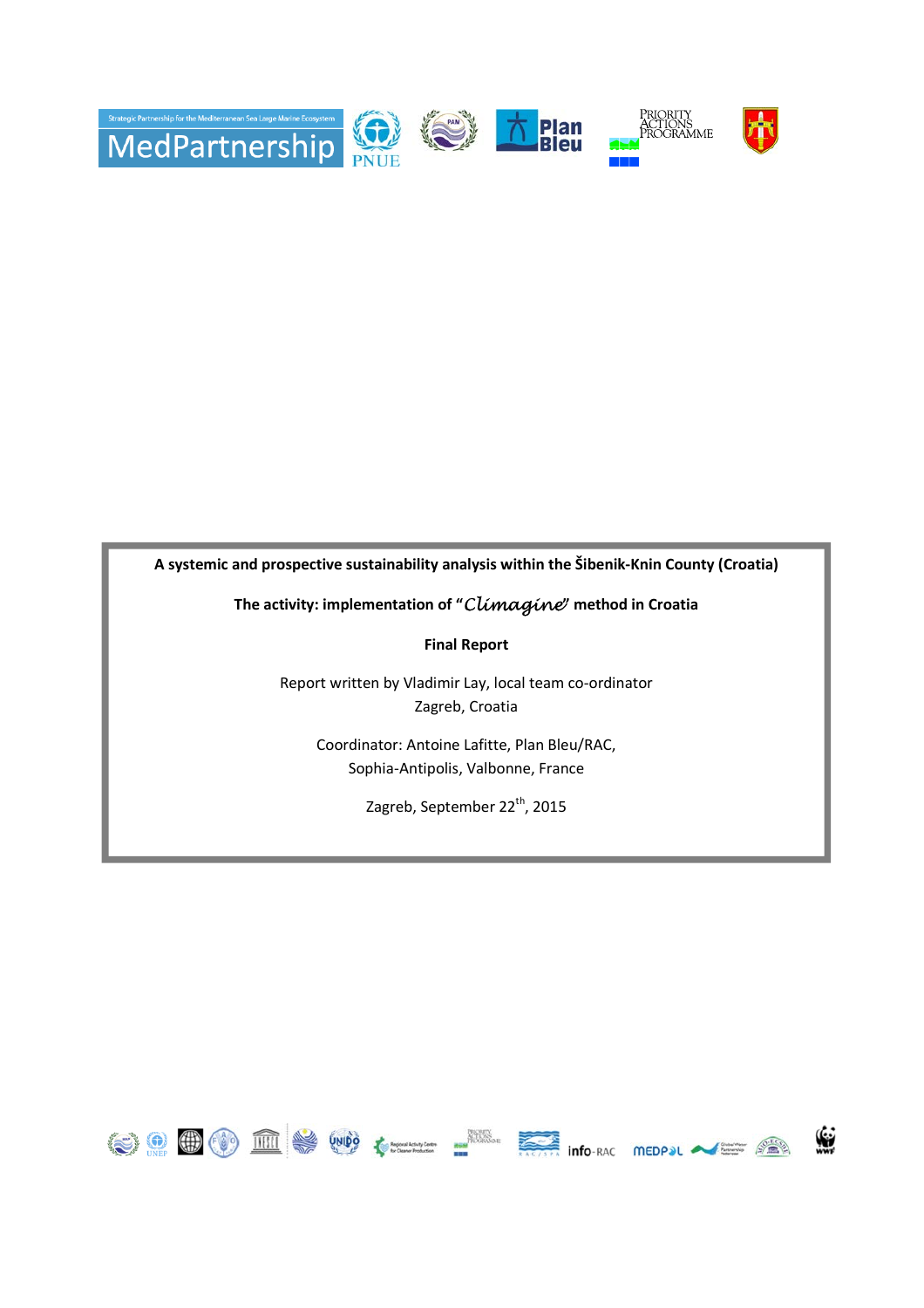# **Table of contents**

| II.  | Basic concept and the methodology of the "Climagine Croatia"5                              |
|------|--------------------------------------------------------------------------------------------|
|      | III. Basic ecological and development resources of the Šibenik-Knin County (coastal) area: |
|      | IV. Source of potential climate change impacts and the period of the year when Šibenik-    |
|      |                                                                                            |
|      | V. Guidelines and recommendations for the Šibenik-Knin County coastal zone management      |
|      | aiming at climate change vulnerability mitigation and long-term sustainability of living14 |
| VI.  |                                                                                            |
| VII. |                                                                                            |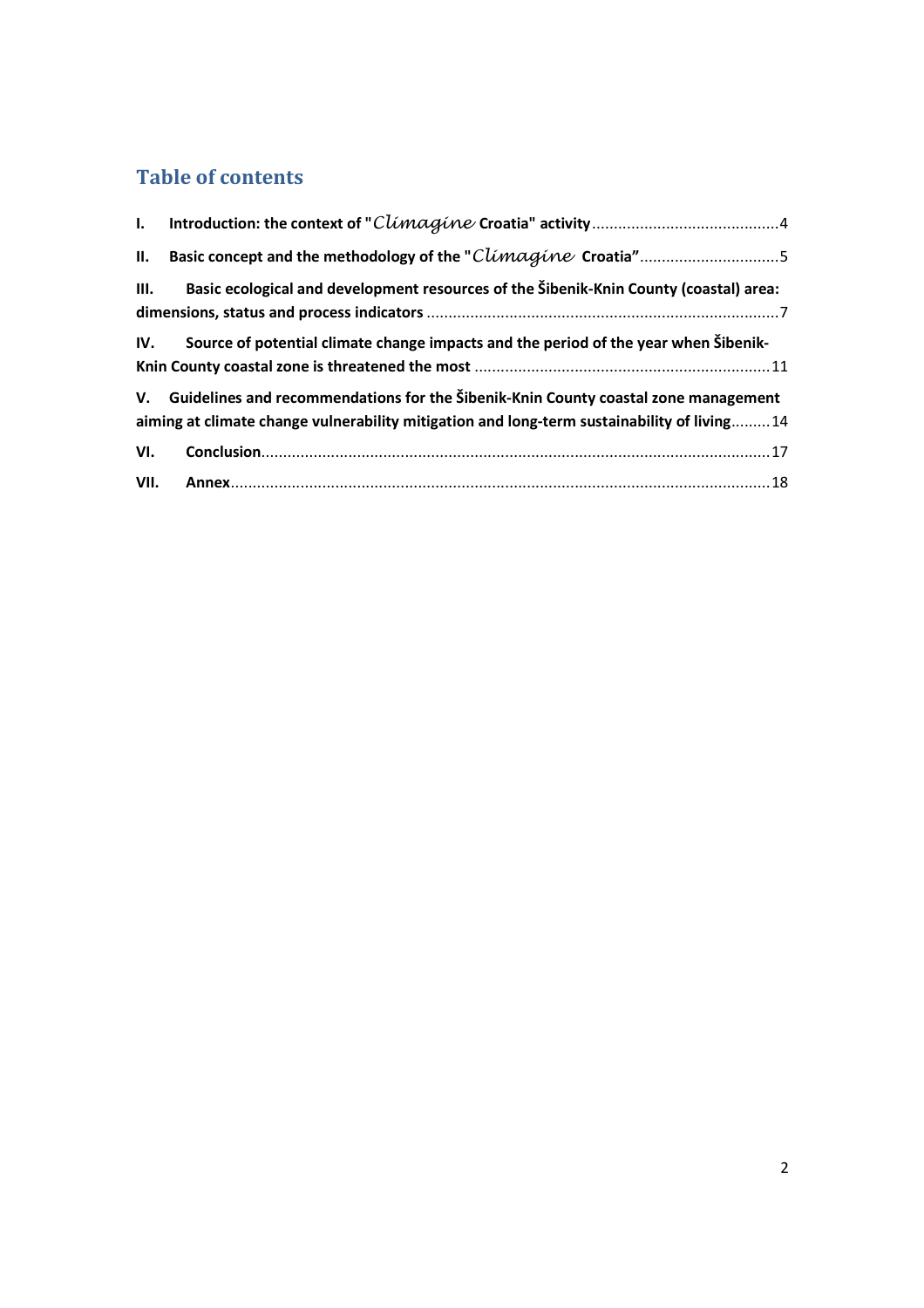# **Table of illustrations**

# **Figures**

# **Graphs**

# **Tables**

| Table 1. Population density in the coastal zone and outside of the coastal zone                 |  |
|-------------------------------------------------------------------------------------------------|--|
|                                                                                                 |  |
| Table 3. Ratio of employed/ratio of highly educated in coastal zone and outside coastal zone 10 |  |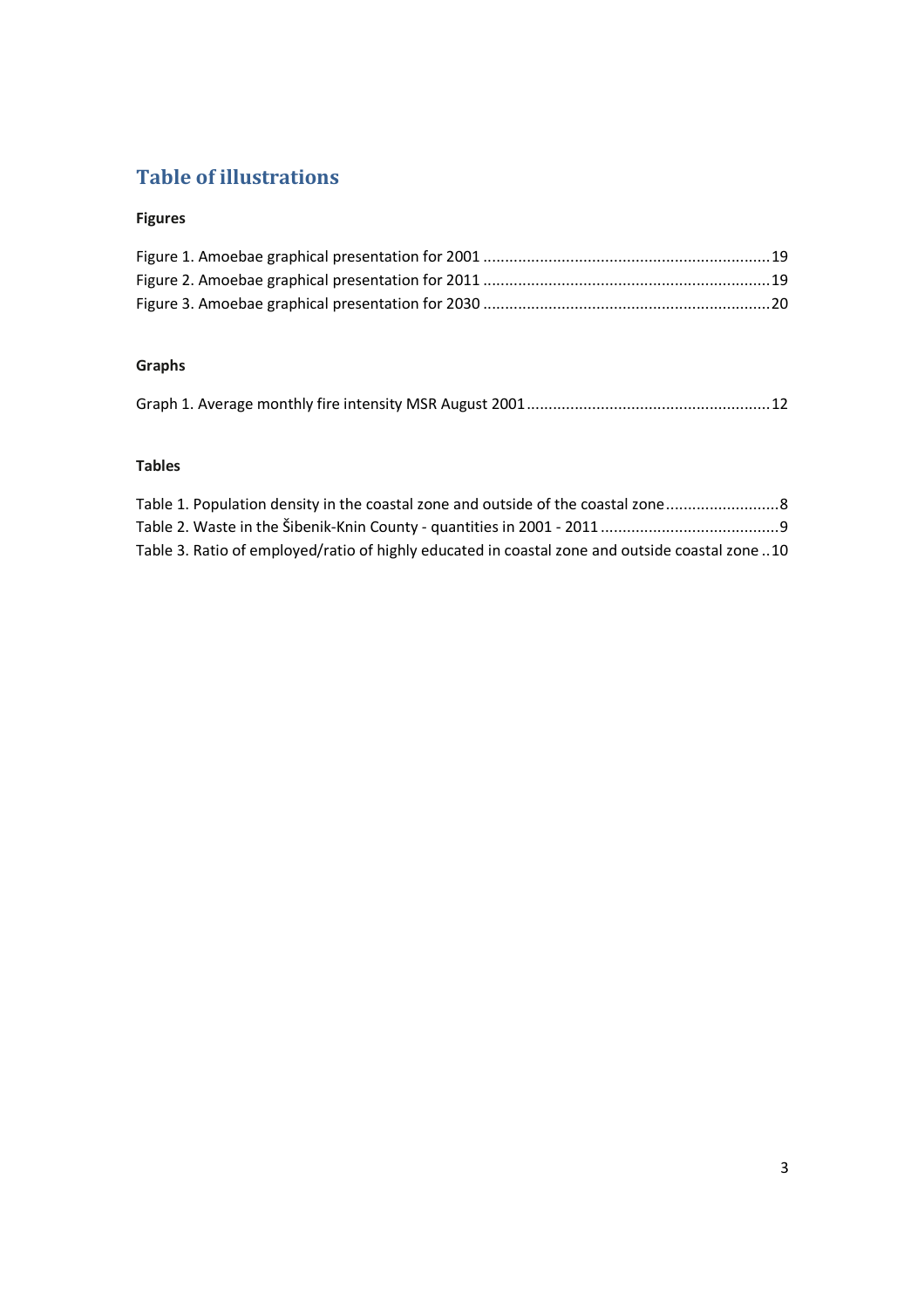# **I. Introduction: the context of "**Climagine **Croatia" activity**

In the 2013-2015 period the Republic of Croatia cooperated in the implementation of two international projects focused on climate change adaptation. The first project was entitled *"Integration of climate variability and climate change impacts into national Integrated Coastal Zone Management (ICZM) strategies" (ClimVar project / 2013-2015).* The project was funded by the Global Environment Facility (GEF) and the UN Environment Programme (UNEP), and implemented in eleven Mediterranean countries<sup>1</sup>. The UNEP Mediterranean Action Plan in Athens (UNEP/MAP) and its two Regional Action Centres, Plan Bleu (BP/RAC) from Nice and the Priority Action Programme (PAP/RAC) from Split were the implementing institutions regarding Climagine method activity in ClimVar project. Under the scope of this project Croatia and Tunisia have been selected as pilot locations for two activities:

- 1. **Climate vulnerability and climate change cost assessment according to the globally recognised Dynamic Interactive Vulnerability Assessment (DIVA) model.** The results obtained for the entire Croatian coast have been recalculated for the Šibenik-Knin County, taking into account local available data and especially the local economy. Special attention was paid to the possible costs for the following socio-economic sectors and themes: tourism, agriculture, health and infrastructure, including potential costs caused by forest fires.
- 2. **Elaboration of the integrated coastal zone management plan with a special focus on climate variability and change impacts and ways for adaptation options.**

The creation of the Integrated coastal zone management plan (ICZMP) for the Šibenik-Knin County target area is in its final phase. This plan was developed by the Priority Action Programme (PAP/RAC) from Split.

The plan creation process was specific due to its emphasis on climate variability and change. The "Climagine" Croatia activity aimed to promote this topic, as well as the participatory method, involving local and national stakeholders, as "experts at their level". The project was implemented in from November 2013 to September 2015 by Plan Bleu (BP/RAC); the project leader was Mr Antoine Laffite, Plan Bleu programme officer. Professor Vladimir Lay PhD, a sociologist from Zagreb, led all activities in Croatia.

The "Climagine" Croatia activity focused on the analysis of climate variability and change projections and potential impacts of climate change in the Šibenik-Knin County coastal zone. Specific findings of this activity were used as baseline data for the creation of the final draft of the "Šibenik-Knin County - Integrated Coastal Zone Management Plan" which should be finalized by the end of 2015.

<sup>&</sup>lt;sup>1</sup> Algeria, Albania, Bosnia & Herzegovina, Croatia, Libya, Morocco, Montenegro, Morocco, Palestine, Syria and Tunisia.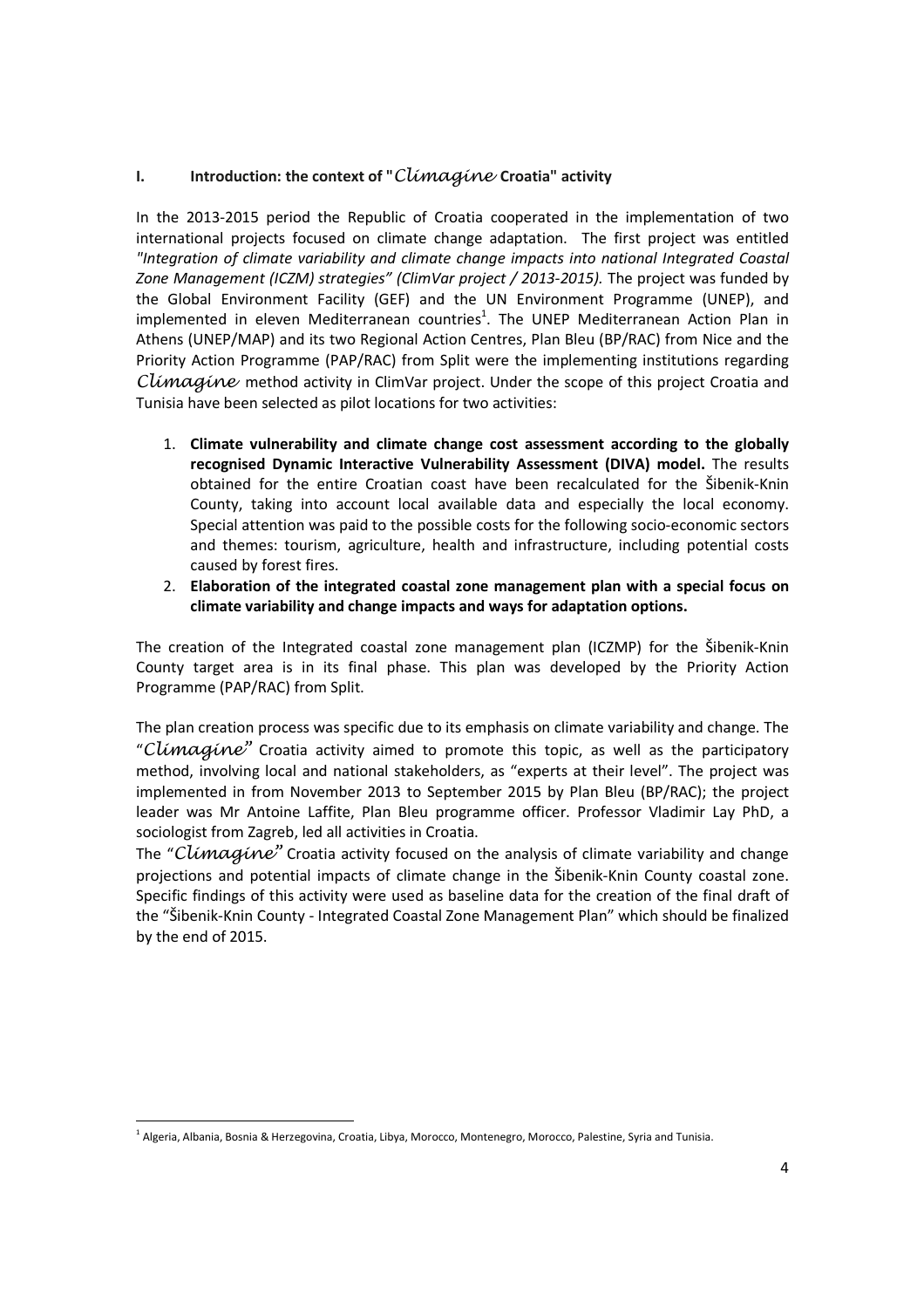# **II. Basic concept and the methodology of the "**Climagine **Croatia"**

The implementation of the "Imagine" participatory method served as the basis for developing the "Climagine" method". Plan Blue / RAC from Nice, France, applied this method from 2000 to 2006, in five Coastal Area Management Programmes<sup>2</sup> (CAMP). For the first time this method was applied to climate change for the purpose of developing integrated coastal zone management plans for Sibenik-Knin County (Croatia) and Kerkennah Archipelago (Tunisia).

It is a participatory method which includes: a. organisation of several workshops with local (county) actors in coastal zone management, production, habitation and development and b. optionally - conduction of interviews with individual leaders or experts working in institutions and companies dealing with activities relevant for coastal zone management.

The "Climagine" participatory method was applied to the Šibenik-Knin County coastal zone as follows:

**A. From 2013 to 2015 four workshops were organised in Šibenik. The first one in April 2013, the second one in November 2013, the third one in June 2014 and the fourth one in April 2015. Introductory lectures were held by Croatian experts and discussions were led with local stakeholders in the area of Šibenik-Knin County coastal zone management. The basic scope of climate change impacts was determined locally.** 

The identification of dimensions and specific and measurable climate change indicators were the final result of this participatory process.<sup>3</sup>

- **B. The interviews with 20 subjects from Šibenik-Knin County in the summer of 20134 revealed:** 
	- $\triangleright$  The existence of basic understanding of the issues of global warming and climate change;
	- $\triangleright$  Presence of individuals potential social stakeholders and leaders of activities for mitigation and adaptation to climate change impacts, and in the more advanced phase of the activities leading to lower greenhouse gas emissions.

At this moment, the administrative bodies in Croatia lack organizational capacities in order to deal with climate change in general, thus a network of such active individuals is not yet established and their work on the local level is neither organized nor coordinated, instead their climate change adaptation activities remain isolated.

<sup>2</sup> Malta (2000-2002), Lebanon (2002-2003), Algiers (2003-2005), Slovenia (2005-2006) and Cyprus (2006)

<sup>&</sup>lt;sup>3</sup> The final indicators proposal applied to the Sibenik-Knin County with "the sustainability scope" criteria and the projected scope values for 2030, as well as the accompanying graphic tool called "amoeba" which show the trends and changes in the period 2001- 2014 were initially presented in the "Climagine 4" workshop report. In this final report the proposed indicators can be found in Annex 1 and "amoeba" in Annex 2. 4 The interviews were organized by PAP/RAC from Split and the field interviewers were PAP/RAC employee Daria Povh and Vladimir

Lay the local coordinator of the "Climagine Croatia" Project. These interviews significantly deepened our insights into the characteristics, knowledge and capacities of the local social actors who are in some way dealing with climate change and particularly its impact, or will be forced to deal with it in the future.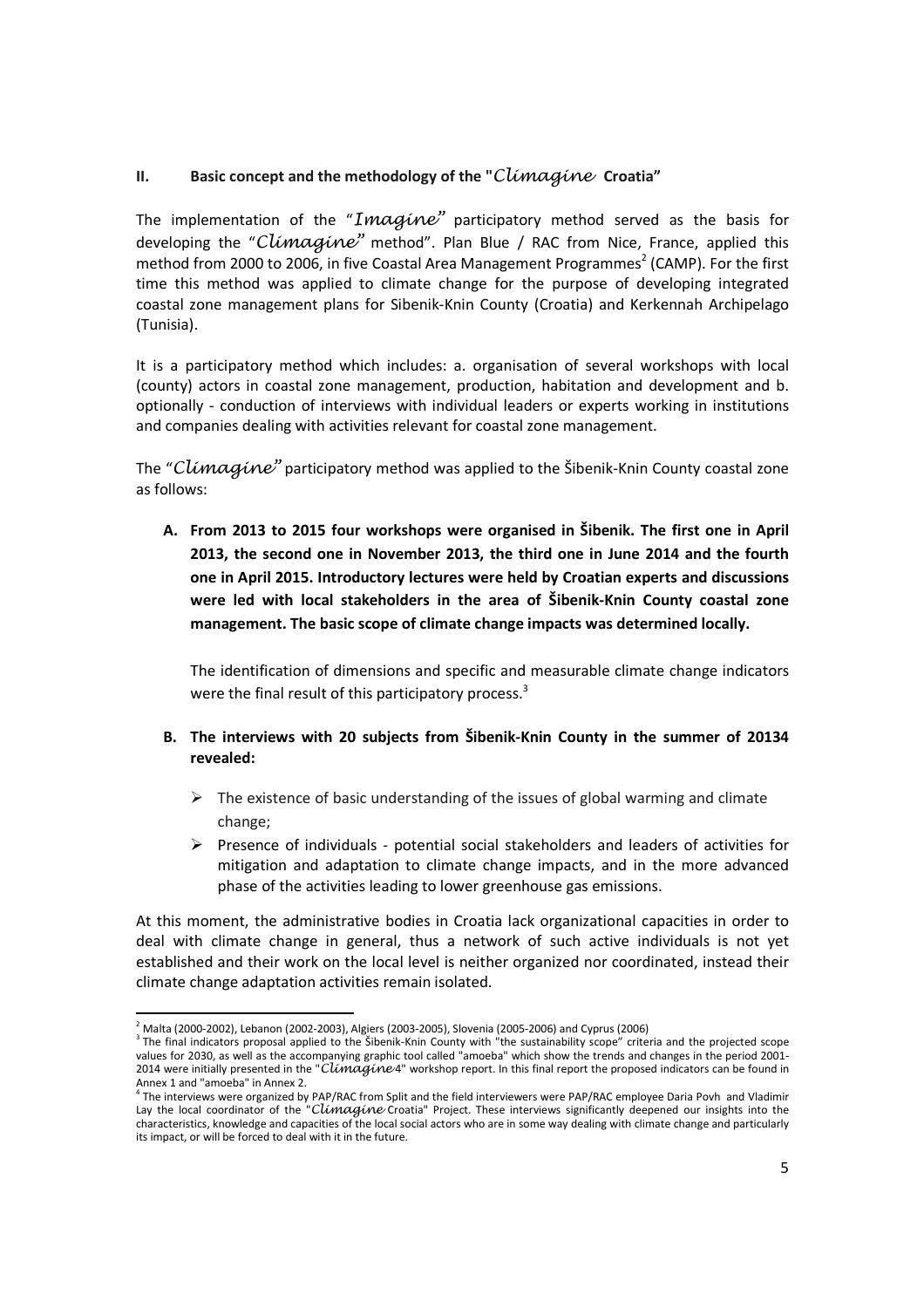The networking of knowledgeable and competent individuals is a process which is yet to come. In order to tackle the new problem situations including the ones linked to climate change new institutional forms and activities need to be established.

Additionally, the knowledge of the general population in Croatia about the basic concepts of climate change, its causes and effects is still rather poor.<sup>5</sup> The "Climagine" Croatia method has been applied to the coastal zone of Šibenik-Knin County, which is one of the Croatian counties with a low development index. <sup>6</sup>

The "Climagine" method raised a solid interest and response from the local stakeholders, especially at the beginning. As we will see later on, this is rooted in some real life circumstances. Some problems which are directly or indirectly linked to global warming already started to impact the coastal zone in this county, as well as the wider area of the Croatian Adriatic coast and the Mediterranean in general.

The past decade on the Adriatic coast in Croatia was the warmest ever since the beginning of regular temperature measurements. The summer of 2015 (July and August) broke all "heat records". The expert analysis is yet to follow. Such trends will continue with certain variability (providing a false hope) in the following years. Taking into consideration all the aspects mentioned, our opinion is that the interest for the topic of climate change will not diminish, on the contrary, forced by external circumstances it will continue to grow. Respectively, the application of the "Climagine" method" in the Sibenik-Knin County presents a pioneer **effort,** and its methods and results will be repeatedly consulted by other Croatian coastal counties in order to identify and establish their adequate and timely policies.

<u>.</u>

<sup>&</sup>lt;sup>5</sup> A Climate for Change: Climate change and its impacts on society and economy in Croatia, a report on social development of Croatia, 2008, UNDP, Croatia, Zagreb 2008, p. 214-216. ; Chapter 2. Public perception/Awareness of climate change. p. 19-28. <sup>6</sup> Development index of the Šibenik-Knin county is 80,93% compared to the Croatian average, the county belongs to the group of counties with a lower development index (group 2 - 75 - 100% of the Croatian average) The least developed Croatian counties are several Slavonian counties with indexes ranging below 20% of the Croatian average. See in: "Development index by counties in 2013", Ministry of regional development and European funds, RC, 2014.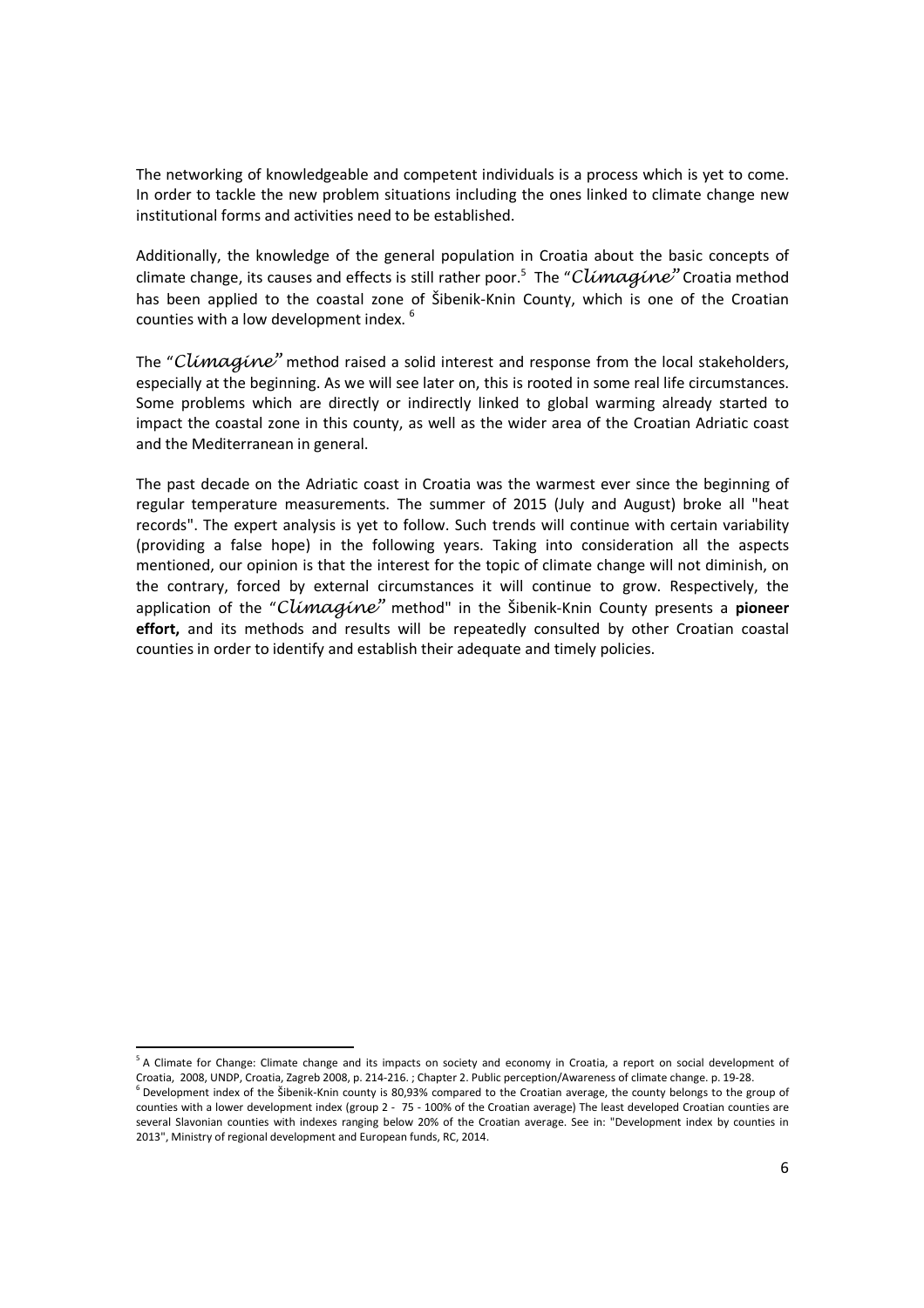# **III. Basic ecological and development resources of the Šibenik-Knin County (coastal) area: dimensions, status and process indicators**

The first step was to select the phenomena, issues and topics linked to climate change from the perspective of the Šibenik-Knin County residents (hereinafter: ŠKC). This was the aim of the first two workshops held in 2013. The first "Climagine" Croatia workshop was held in April 2013, and the second in November 2013. A total of 50 participants attended the one day events which included the introductory presentations, discussions and conversations. The remaining two workshops, one in June 2014 and one in April 2015, were focused on the identification and selection of specific measurable indicators.

"Climagine" contributed to the SKC Integrated coastal zone management planning process by facilitating development of the indicator core and amoeba<sup>7</sup> - a graphic presentation of its movement through dimensions and time.

The analysis and analytical reading of the indicator tables and "amoeba" presentations led to several conclusions:

a. The main dimensions to which we could assign measurable indicators, given the conditions in the Republic of Croatia, have been selected through the "Climagine" participatory process in cooperation with local stakeholders in the Šibenik-Knin County. They correspond to the facts and socio-psychological reality in the ŠKC. These dimensions are: water, sea, fire, energy, space, people, nature protection, waste and soil; which correspond with the facts and socio-psychological reality in the ŠKC.

The scientific criticism could refer to the mixture of various categories of terms and phenomena addressed; however, this is not relevant in this context. These dimensions phenomena - terms, were selected according to the following criteria : (i) the basic ecological media impacted by climate change and impacts on the local community, and (ii) situations which occur in the area (i.e. the fires, especially in summer) that could be put in a logical relation to climate change.

- b. The indicators were articulated and assigned to each of these dimensions, the expert associates from PAP/RAC contributed to this segment with their expertise and effort. For all 9 dimensions, 15 measurable indicators were identified for the 2001-2014 (or 2011) period. Following the empirical data review, theoretical and expert assessments were used and a "sustainability ratio" was provided - the key for understanding and ensuring sustainable management of the specific area in a certain ecological media or process.
- c. Based on the empirical data on one side and the expertise on the other, the "sustainability ratio" was identified. The values and estimates of the acceptable sustainability ratio for the year 2030 were provided for each dimension and all 15 indicators. The sustainability criteria were integrated in all these values and estimates. The values and estimates were presented numerically and can be used in the future planning process as an orientation. Certainly, these numbers and values are estimates

 $<sup>7</sup>$  See in: Annex 1 and Annex 2</sup>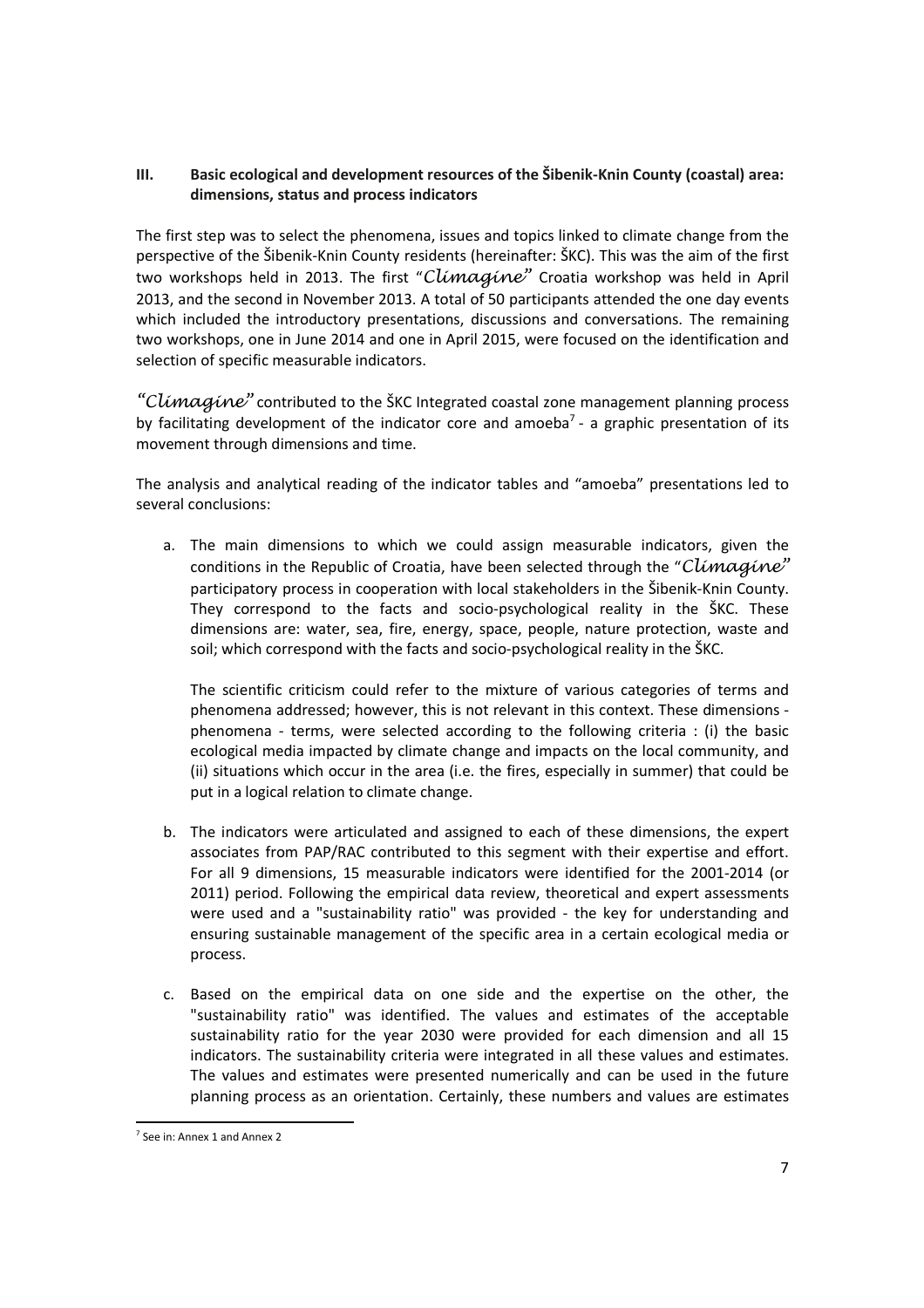and somewhat arbitrary, but the purpose of this method and the procedure was respected.

- d. In the past 10 to 13 years the trends of the sustainability status of basic ecological (from Greek "oikos" means "home") media or processes (for example fires) in the majority of dimensions and indicators was relatively positive. The basic trend is positive, but the numerical one is not always impressive. This refers to the dimensions of the sea, waters, fires, environment protection and the soil. It is important to emphasize that this is truly a precious set of quantitative data.
- e. The sustainability status trends of the coastal zone spatial dimensions are negative with some variability in speed.

The coastal zone is severely assaulted by secondary residence. Permanent residence in the majority of settlements of the ŠKC is not on the rise. The secondary residence, temporary and occasional residence is on the rise and it is accompanied by various interest groups' interventions, preferential treatments, corruptive activities, crime and similar phenomena. Such coastal zones remain vacant for the largest part of the year, and the summer use is over excessive and non-functional on the long-term. Development of an adequate communal infrastructure subsystem for such seasonal outbreak of apartment and housing structure is a separate economical, developmental, financial and social problem.

The ratio of apartments for permanent residence in the total number of apartments in the ŠKC coastal zone has dropped in the period from 2001 to 2011 from 66.92% to 54.09%, by 13% in ten years only! Should this trend continue, numerous coastal zones in this county will become weekend/summer settlements exclusively? A realistic 60-80% sustainability ratio was proposed for this indicator, and for the year 2030 an optimistic estimate of 54% was provided.

The comparison of the population density in the coastal zone and the total area of the County:

#### **Table 1. Population density in the coastal zone and outside of the coastal zone**

|                                                                                                          |  |  |  | 2001                    | 2014                    |
|----------------------------------------------------------------------------------------------------------|--|--|--|-------------------------|-------------------------|
| Population density in the $CZ \mid 4,11$                                                                 |  |  |  |                         | 4,12                    |
| compared to the density outside of $\vert$ (74,77 res/km2 in CZ/18,20 $\vert$ (72,48 res/km2 in CZ/17,61 |  |  |  |                         |                         |
| the CZ                                                                                                   |  |  |  | res/km2 outside the CZ) | res/km2 outside the CZ) |

For the year 2030 the estimated value is 3,5 and the appropriate sustainability ratio is 1,8 - 2,2. Faced by the reality of the daily processes, this appears to the local team as an unreachable dream.

The Šibenik hinterland, like the Dalmatian hinterland in general, has been systematically depopulated, on the other hand the concentration of local residents on the coast either remains stable or increases, and in some individual cases of exodus it decreases.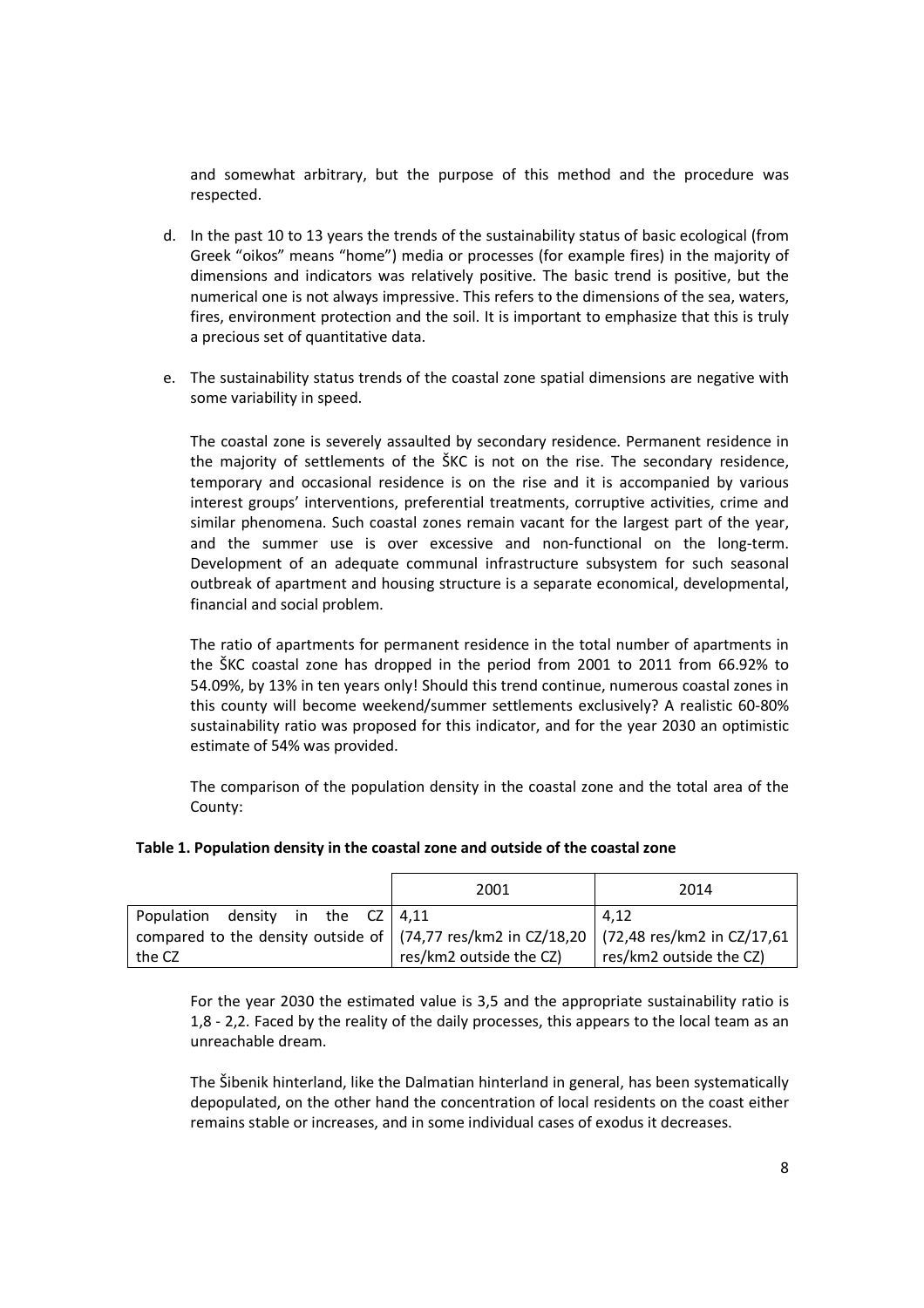Taking into consideration the present trends and customs it will be very hard to reach the 2:1 ratio. The processes in the area will be led by private interests often fostered by the local government. The private interests which support building in the coastal zone are shared by many residents who actively participate. Ecological, aesthetic and functional value of the coastal ambience is disturbed and endangered by the excessive "apartmanisation" and the construction of holiday homes overpowers the public interest which in fact has no active advocates. There is a lot of talking and not much doing.

The control process of the physical space will remain without the "sustainability ratio" identified by experts, unless it gets transformed into a law that will require strict execution and penalize harshly the ones who breach it.

We think that these processes in the area clearly lack sustainability and will continue to diminish the aesthetic, ecological and functional values of the coastal zone. The key battle front for sustainability in the ŠKC coastal zone will take place in the spatial aspect, in the smart and speedy control of appetites for further building in the coastal zone.<sup>8</sup>

f. The processes linked to waste are the following:

<u>.</u>

#### **Table 2. Waste in the Šibenik-Knin County - quantities in 2001 - 2011**

|                                              | 2001  | 2011  | sust. ratio         | 2030 |
|----------------------------------------------|-------|-------|---------------------|------|
| kilogramme per resident in ŠKC               | 228.3 | 388.6 | $\vert$ 270 - 330   | 495  |
| Kilogramme per resident in CZ and outside CZ | 1.47  | 2.13  | $\perp$ 1.35 - 1.65 | 1.65 |

The quantity of waste is growing in the area of ŠKC, and its disposal methods and management is predominantly outdated. The waste quantity trends are growing in the coastal zones and decreasing in the hinterland, both in the ŠKC and in the wider area of the Croatian coast. The continuation of waste quantity growth per resident is expected, and estimated at 495 kg per resident annually. The proposed acceptable "sustainability ratio" ranges from 250-330.

The expansion of space covered by buildings is accompanied by growing waste pressure. These are two sides of the same coin in the area with no concept for integrated sustainability.

The central questions regarding the sustainability impacted by the continuation of excessive building in the ŠKC and the entire Adriatic coastal zone are: Until when? What is the end point? Is the answer - there is no end to it? The end, it seems, will come once the decision makers and holders of power and/or money say it can come.

A pleasant coastal zone which is not overcrowded presents a private, but also a public treasure. In theory, everybody agrees on that. However, in practice, many will refute it by their own behaviour or passive approval.

<sup>&</sup>lt;sup>8</sup> The spatial analysis needed for drafting the Integrated coastal zone management plan in ŠKC was created by Gojko Berlengi PhD in 2015 and it contains documented data which show that such estimates and positions are accurate and on the spot.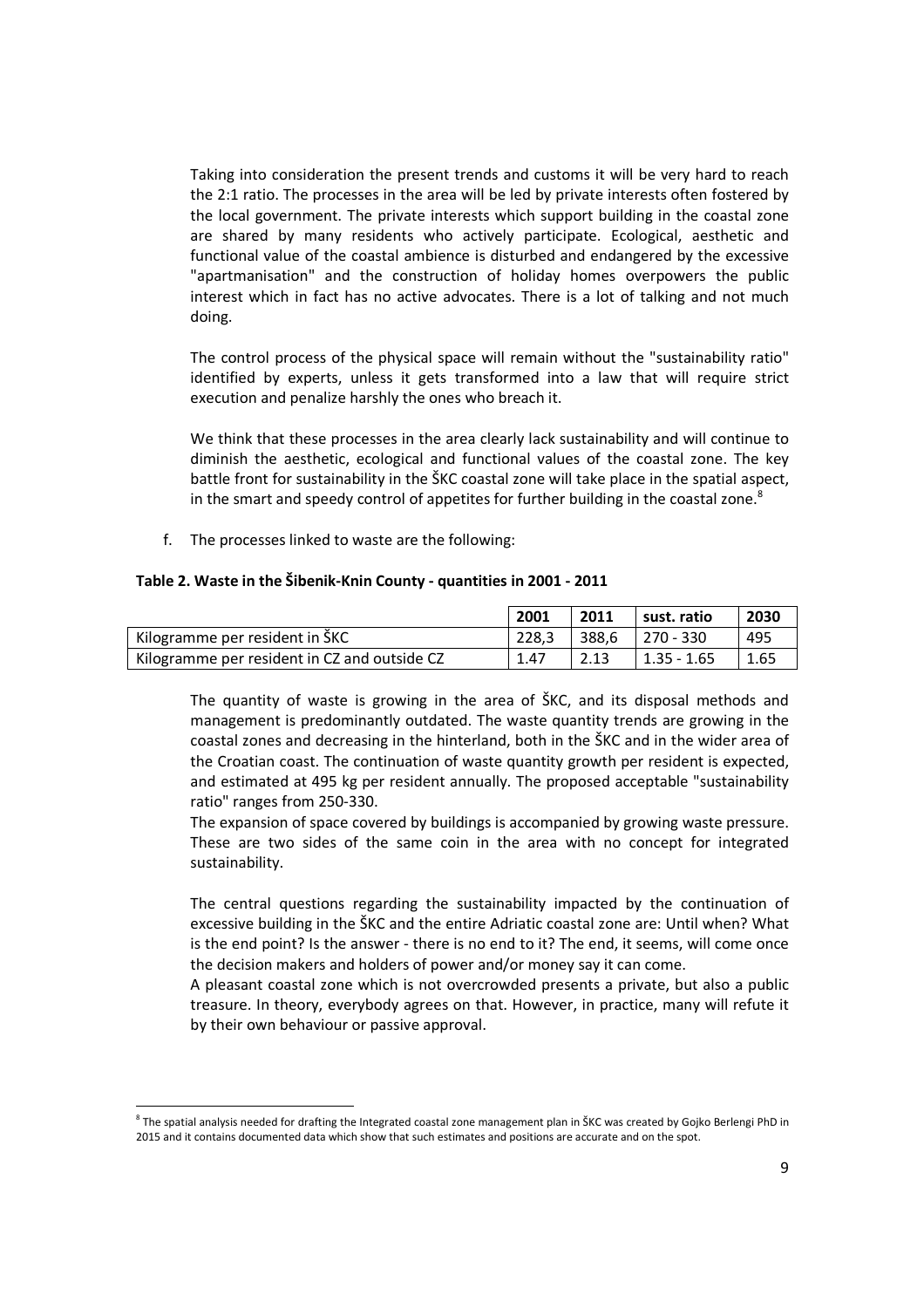The climate change impacts - extreme weather conditions such as drought, fires, storms, hail storms and floods multiply and grow in the areas with high building density. It is the matter of simple mathematics.

g. In respect of the dimension "people" - their employment and education, a comparative analysis of the coastal zone and the hinterland shows the following:

|                     | 2001                | 2014                | sust. ratio | 2030 |
|---------------------|---------------------|---------------------|-------------|------|
| Ratio<br>of         | 1.43                | 1.40                | $0.9 - 1.1$ | 1.25 |
| employed in the     | (32, 99)<br>%<br>in | (33, 91)<br>%<br>in |             |      |
| working<br>entire   | CZ/25,45<br>%       | CZ/26,65<br>%       |             |      |
| population in CZ    | outside CZ)         | outside CZ)         |             |      |
| and outside CZ      |                     |                     |             |      |
| 0f<br>The<br>ratio  | 1.37                | 1.24                | $0.9 - 1.1$ | 1.1  |
| highly<br>educated  | (61, 90)<br>%<br>in | %<br>(71, 12)<br>in |             |      |
| population<br>in    | CZ/45,14<br>%       | CZ/57,36<br>%       |             |      |
| in<br>$15+$<br>aged | outside CZ)         | outside CZ)         |             |      |
| CZ/outside CZ       |                     |                     |             |      |

|  |  |  | Table 3. Ratio of employed/ratio of highly educated in coastal zone and outside coastal zone |
|--|--|--|----------------------------------------------------------------------------------------------|
|--|--|--|----------------------------------------------------------------------------------------------|

Employment is steadily stagnant both on the coast and in the hinterland. The higher education is on the rise both on the coast and in the hinterland, somewhat sharply in the hinterland.

The existing unsustainable development patterns in the coastal zone are the over excessive building, as well as the neglect and under-development of the hinterland.

In this area, we expect no larger changes to occur. The capital, the people, the goods all concentrate in densely populated areas; however, this does not necessarily result with high quality of living.

The analysis of 9 dimensions, 15 indicators assigned to these dimensions and the "amoeba" show that current development patterns endanger physical and aesthetic qualities and sustainability of the ŠKC coastal zone on multiple levels. The objective of this analysis, based on exact and measurable indicators, was to indicate sustainable and unsustainable processes which occur in the coastal zone, in order to support development of the integrated coastal zone management plan for ŠKC in areas of physical planning and coastal zone development management.

In the climate change context, these indicators only partially focus our attention to the possible hazards to life and health of people and the entire living world and biodiversity of the coastal zone.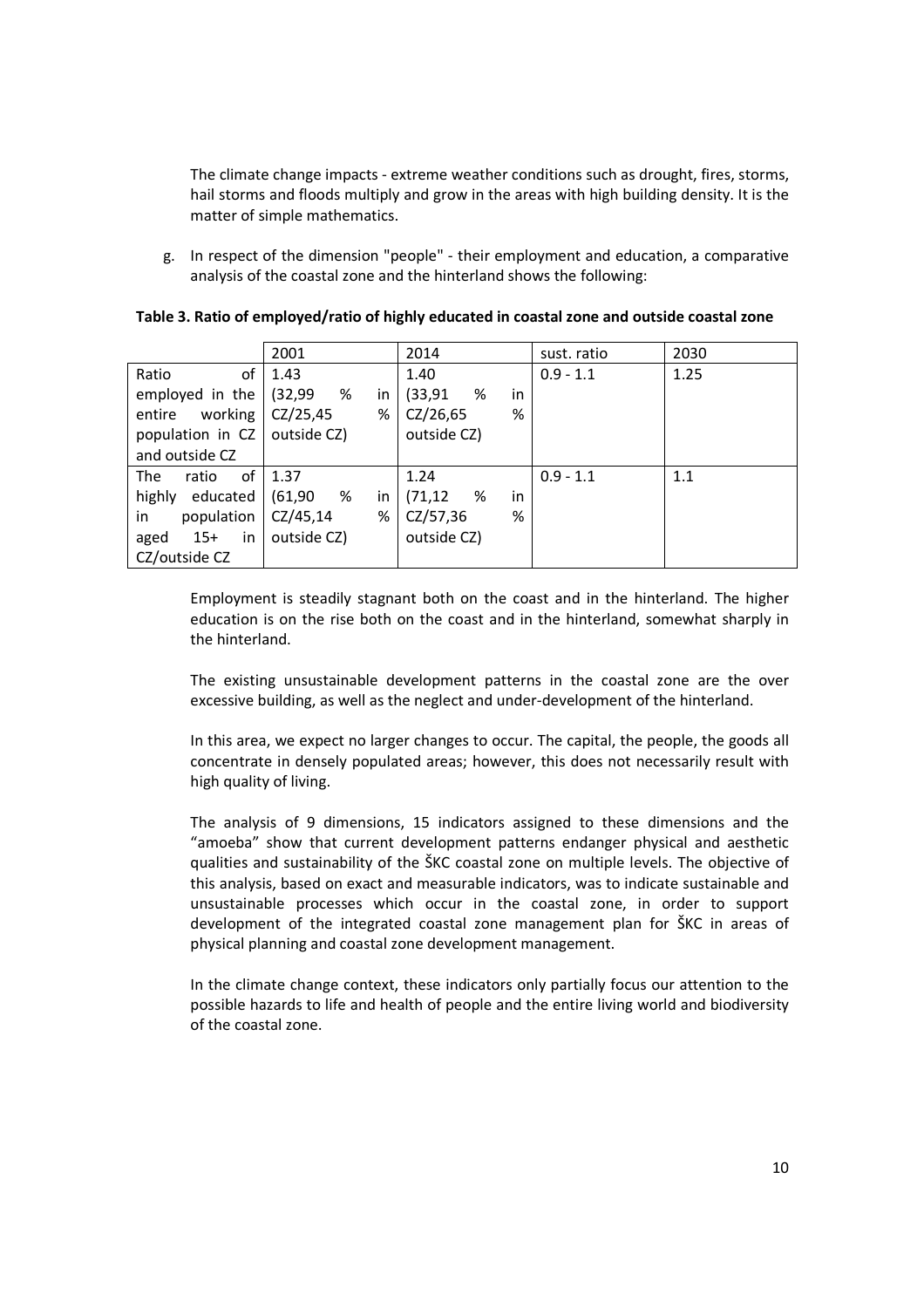# **IV. Source of potential climate change impacts and the period of the year when Šibenik-Knin County coastal zone is threatened the most**

The "Climagine" process triggered the participation of local stakeholders in the dialogue on climate change topic. The "Climagine" method" advocates for stakeholder participation in all phases of the climate adaptation process. From the initial phase of problem definition to the implementation of planned local mitigation activities, active stakeholder participation is one of the main preconditions for any local climate adaptation plan to succeed.

The actual data were processed based on the identified dimension and indicator matrix, the "amoeba" and the interviews. The interviews were conducted with 20 interviewees working in the area of coastal management and economics, predominantly in the city of Šibenik. The entire "Climagine" process resulted with a solid conclusion that the  $\text{SKC}$  coastal zone in the upcoming years will face negative climate change impacts. Consequently, this will cause several hazards to occur, out of which three are outstanding and can already be observed nowadays.

They happen almost as a rule at the end of August and beginning of September after full 60-70 days of summer. The soil, air and sea temperatures rise and reach its highest annual values. End of August is when these factors accumulate and present a climate-based hazard.

Therefore, we are in a position that it would be acceptable, based on data and analysis of the ŠKC coastal zone dimensions and indicators, to speak of "*the climate change August peak*" (shortly CCAP) as a cluster of existing relevant elements which could lead to certain dangerous situations and disturb normal life, both of individuals and the society.

This idea of cluster is supported by data which can be read using projective and not only positivist thinking as it is presented below:

*If at the end of August, in the area of ŠKC, a peak of certain phenomena occurs having negative ecological characteristics, we can suppose that in the future, as the global warming intensifies, these phenomena will become even more intense and extensive.* 

CCAP as a cluster of very relevant indicators holds a certain socio-psychological mobilizing capacity. This indicator "calls for alarm", and does not approach the issue entirely from a cold scientific perspective. CCAP is a brief and clear message - "if we continue doing this - in the years to come it will probably get worse". The dimensions and indicators matrix and "amoeba" hold an extremely low mobilizing capacity. The plans and studies are conducted and then get lost in the "investor's" drawers. They produce no messages which relate to real, everyday life. What is in the centre of the "the climate change August peak" CCAP cluster idea? We avoid getting into detailed elaboration of data that we base our idea upon (see table with indicators), instead we list the following statements:

# **a. Fires - higher frequency of fires and fire torn areas in August**

The data indicate that the area of fire sites became smaller with time, subsiding from 6966 ha in the 1994-2001 period to 3656 ha in the 2003-2012 period.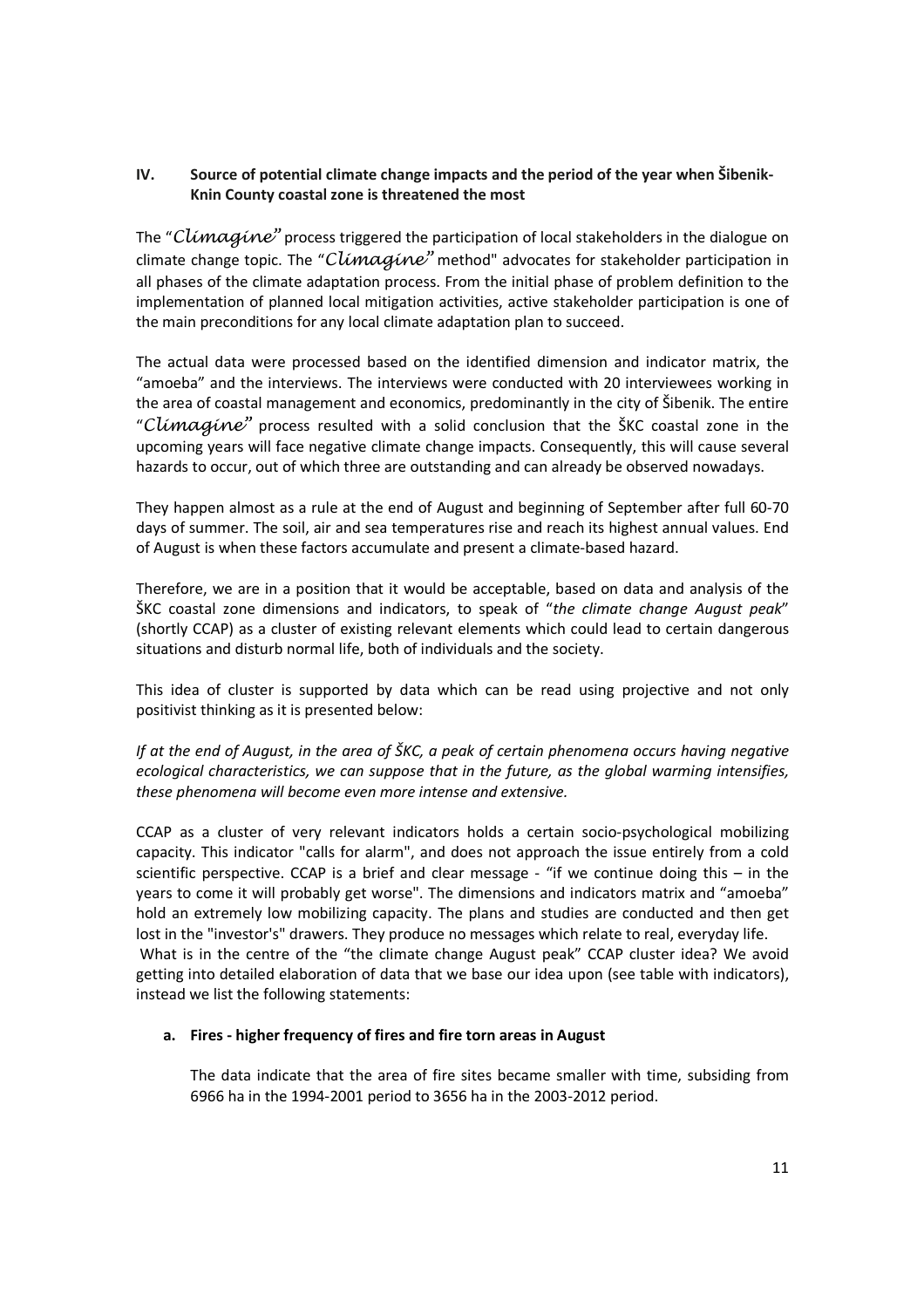However, the time distribution of the fire occurrence during summer months shows that in the peak of the summer, by end of August instead of decreasing the number of fires grows. This is the main tendency, however, the actual number of fires will, of course, depend on the temperature and some irrational circumstances (the number of planted fires, pyromaniac incidents).



#### **Graph 1. Average monthly fire intensity MSR August 2001**

**Source:** Milovan Kević, National Protection and Rescue Directorate 112, Department Šibenik. Presentation about fires in Šibenik-Knin County, during Clímagine 2 workshop, 8<sup>th</sup> November 2013

The fire is an indisputable element which calls for mobilization and active reflection of local people according to the CCAP cluster of relevant indicators.

#### **b. Water regime during seasonal peak pressure - potential water shortages in August**

Expected climate changes will have a negative impact on the water regime of the Krka river water-bearing area, this will additionally increase water vulnerability and limit the needs-based utilization of water resources in the future. The water quality and biodiversity of coastal waters will worsen even without increased water consumption, and with it, even more.

Currently, occasional summer shortages can be observed, which reach maximum at the end of August when waters from smaller karst rivers and the rich "upper" sources subside due to the several week-long droughts. At the same time, the tourist facilities on the coast work in full drive and consume maximum quantities of water for their guests.

When will the "red line" be crossed? When will the ŠKC coastal zone, due to peak consumption experience water cuts during August? Maybe, very soon, and this will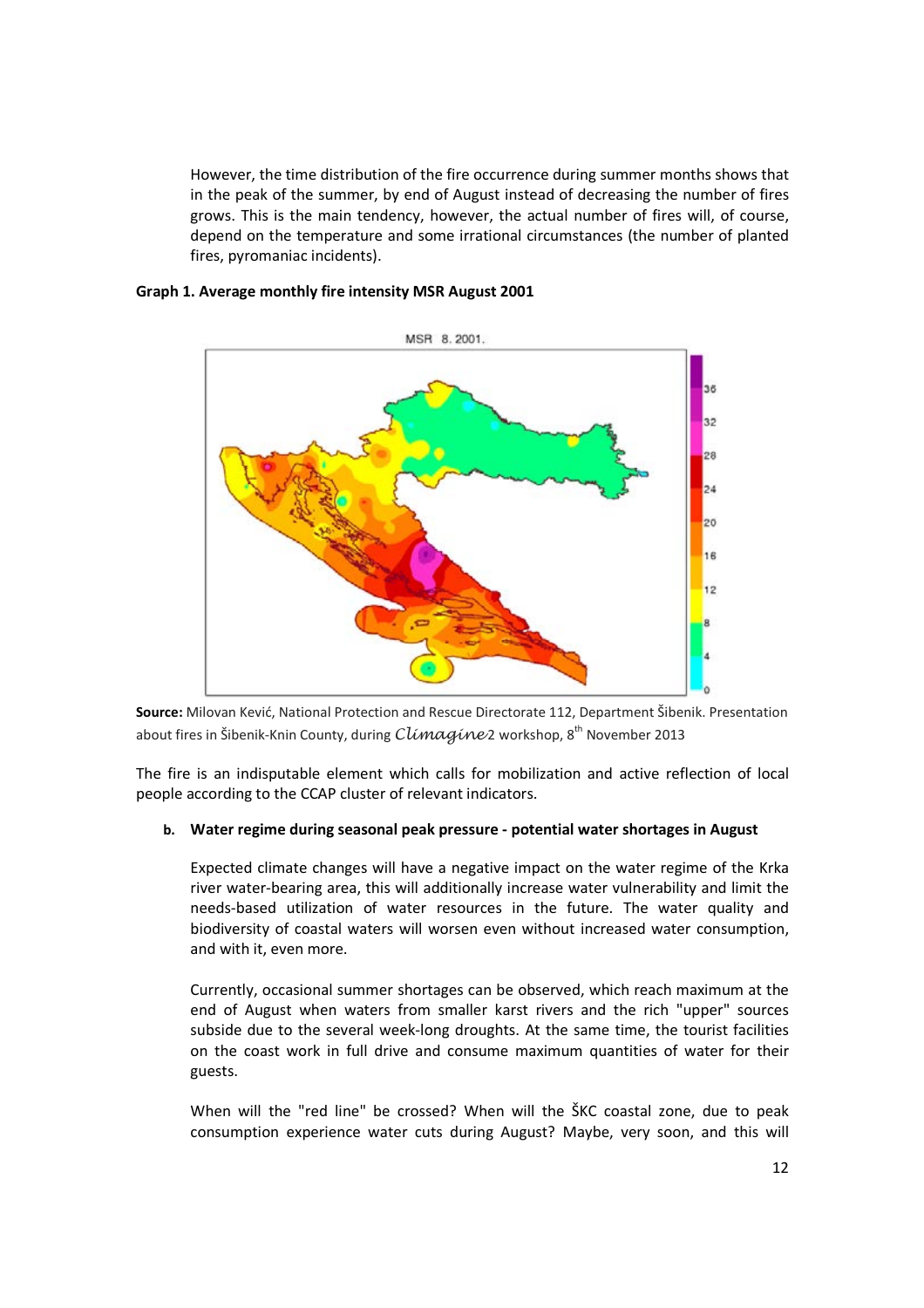probably happen in some other urban areas of the Adriatic coast as well. Global warming, on the other hand, will not stop.

Therefore, the harmonisation of the new, amended water regime with future economic, social and ecological needs and climate conditions will be the major task in the Krka river water-bearing area management. Water regime changes, caused by climate change will come gradually, same as the management of the water regime tailored to the needs and the current state of play. Therefore, the precondition for an efficient problem solving is to set up harmonised long-term water and area management, along with sustainable development plans for the coastal zones.

The aim of the strategic management plan will be to redistribute seasonal needs for water in space and time. The short term seasonal peak load, both internal (water surfaces) and external (water quantities), should be lowered. Therefore, the aim is to redistribute loads from the summer peak season to spring and fall. This is the most important key objective - a pre-determinant for successful sustainable development and life in ŠKC. Lowering the seasonal peak load will not only mitigate the inevitable endangerment of waters and biodiversity, but also create preconditions for a more comprehensive and productive use of all other resources and the entire infrastructure.

## **c. Warming and pollution of the "closed" part of the sea in the river krka area from the city of Skradin to the Šibenik city bay**

At the end of August this part of the Šibenik aquatorium, after the period of excessive use for tourism and the increased pollution, combined with higher water temperatures and salinity variations, becomes an area with lower sea water quality. Occasionally, the hypertrophy of mucliaginous aggregates occurs in the meanders of this specific, closed river-sea aquatorium.

As global warming progresses, accompanied by the ever-increasing tourist maritime transport, this phenomena will only intensify in this aquatorium.

To conclude, the fires, water shortage and pollution, and the warming of the closed Skradin - Šibenik city bay aquatorium are three phenomena which peak in August and draw significant attention.

These three phenomena as indicators support the idea of presenting important elements as a cluster named "the climate change August peak" (CCAP) occurrence in the ŠKC area. The local team find this indisputable, given the fact that the global warming will not subside and that these phenomena will progress locally, both in intensity and scope during the peak summer month of August and continue to endanger the local population safety and quality of life, as well as the summer guest residents of this area.

Finally, we mentioned the ongoing drafting of the integrated coastal zone management plan of the ŠKC with a special emphasis put on climate variability and change. This finding is an elaboration on those key focal points and as such it could be used as an addition to the plan in its final version.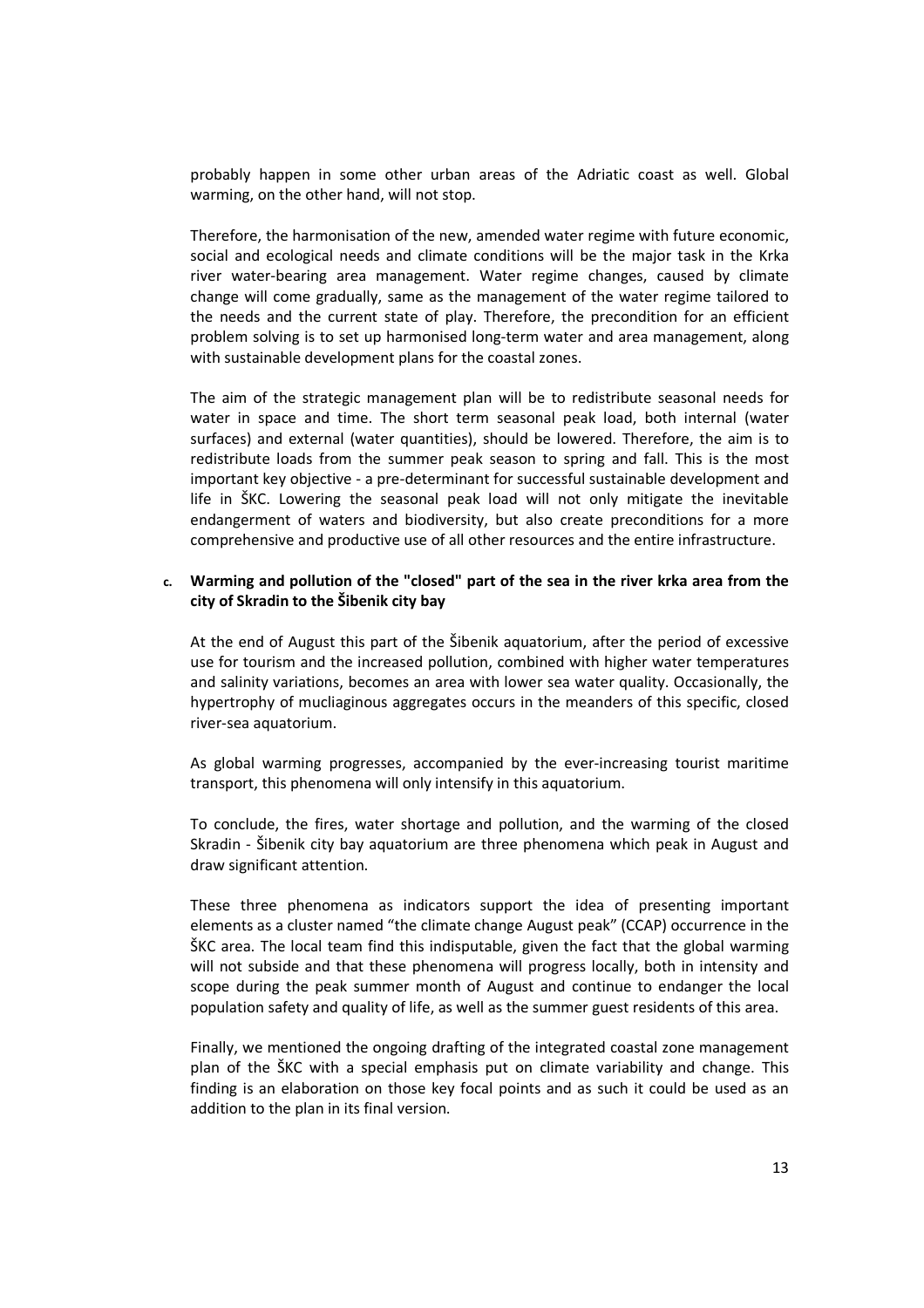# **V. Guidelines and recommendations for the Šibenik-Knin County coastal zone management aiming at climate change vulnerability mitigation and long-term sustainability of living**

By applying the "Climagine" process, the dimensions and indicators have been articulated and the "amoeba" presentations have been created to show trends and variations in time and the changes of climate/phenomena relevant for the development of the ŠKC coastal zone, and partially outside of it. This was achieved by a "bottom-up" approach of communication (participatory workshops, series of interviews) with the representatives of the expert public and socio-economic stakeholders in the area of ŠKC coastal zone management.

The analysis of 9 dimensions, 15 indicators for these dimensions and the "amoeba" presentations show that the current development patterns endanger the physical and aesthetic qualities and sustainability of the ŠKC coastal zone. Similarly, it most probably endangers quality and value of many other Adriatic coastal zones in other Croatian counties.

In addition, this is accompanied by an extremely visible discrepancy between the development of the coastal zone and the hinterland. The hinterland is becoming a demographic desert, the agriculture, although it has potential, is not developed. In the coastal zone the excessive building, density and volume of areas covered by buildings increases, the ratio of the secondary residence grows and the tourism asks for a more developed communal infrastructure with larger capacity, which then remains unused for the larger part of the year.

What will all this mean for the total sustainability of life in the coastal zone, the islands and in the ŠKC hinterland in the following 10 or 20 years? Extrapolation of trends, replication of the actions taken and events which occurred in the period 2000-2015 in the ŠKC coastal zone into the 2015-2030 period will lead to a sustainability decline on the functional, ecological and aesthetic level. The environment will, affected by the pollution and climate change, degrade even further, the beauty will diminish under the pressure of crowds and greed, and the functionality of the area, although it may not decrease, will become more weary which will eventually lead to the quality of life decline.

What are the things we can recognize today as potential long term sustainability problems for the development of ŠKC in general and the ŠKC coastal zone specifically?

For the majority of dimensions and indicators in the past 10 to 13 years the sustainability of the basic ecological media status (sea, water, soil, nature, etc.) or processes (for example fires) has been relatively positive. The basic trend is positive, but "slow" and numerically modest and merely notable. This refers to the dimensions of the sea, waters, fires, environment protection and the soil.

The processes in the coastal zone physical space and in ŠKC in general are predominantly negative and are on the long term facing multi-level unsustainability. The initial analysis of dimensions and indicators for the observed phenomena and processes shows that on the long term several processes and phenomena can be determined as problematic.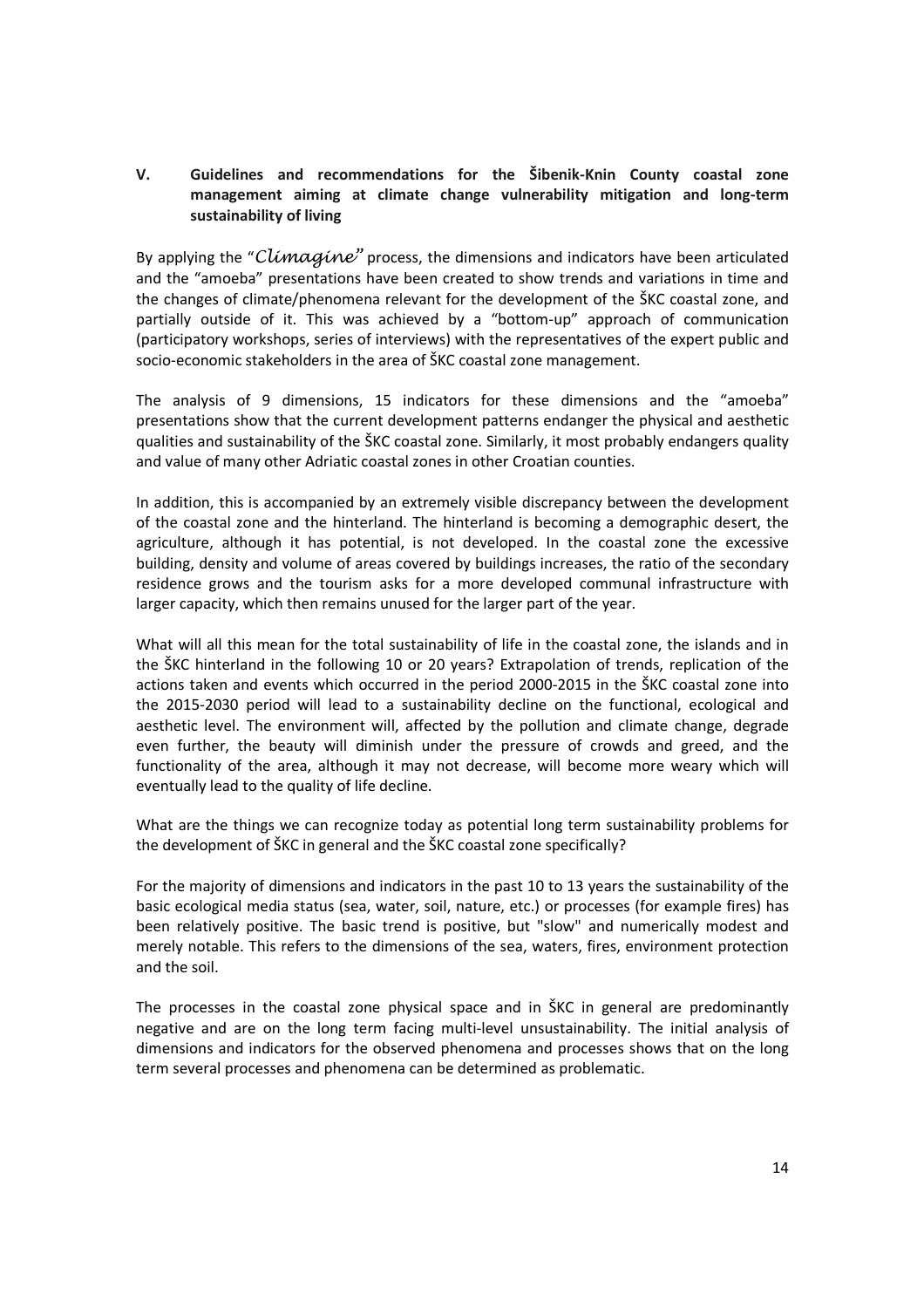#### **a. Processes and phenomena in the physical space**

The area covered by buildings is growing, the congestion, accumulation of housing and other facilities in a narrow coastal zone are impairing ecological, aesthetic and functional values and the basic comfort of living in a series of localities.

The secondary residence is on the relative rise compared to permanent residence. (See "spatial indicators"). Communal infrastructure is being expanded and on the other hand remains unused for the most part of the year. Settlements with a lot of secondary residence buildings, apartments, houses are ghost towns for the most part of the year. The weekend residents consume space only when they are actually there, during their absence they do not resume any responsibility for the area; apart from paying the local communal charges.

In the summer months the tourism calls for increased water supply, energy supply, (air conditioning) and communal costs (waste management). A construction system with adequate capacities is costly and the tourists do not participate sufficiently in sharing the cost. The tourist tax is very small.

The water consumption and the energy needed for cooling will rise due to the progressive growth of tourism, rising temperatures and climate change. Water supply may easily reach its limits. The same goes for the energy supply.

When these three processes combine we can evidently conclude that the coastal zone is on its path to macro-economic, social, organisational and ecological sustainability decline.

#### **b. Growing waste processes**

These processes are accompanied by parallel issues linked to the continuous growth and waste management methods in the coastal zone. This especially relates to the summer period when the population multiplies significantly.

The full implementation of the integrated waste management, reduction, recycling and reuse is delayed, same as in Croatia in general. However, the city sanitary landfill located in Bikarac makes Šibenik a positive example, especially if we compare it to Split or Makarska.

## **c. Unsustainable practices in the Šibenik-Knin County local economy**

If we define the economy according to the Greek word it originates from "Oikonomia" – as "home management", and if we consider the ŠKC with its coastal zone, precious islands (out of them Zlarin, Žirje and Prvić are populated) and its deep hinterland all the way up to Knin as a home, then we can observe that this area has been poorly "home managed". Instead of having the entire local economy grow it is declining. Especially some branches of business activities and some aspects of the economy.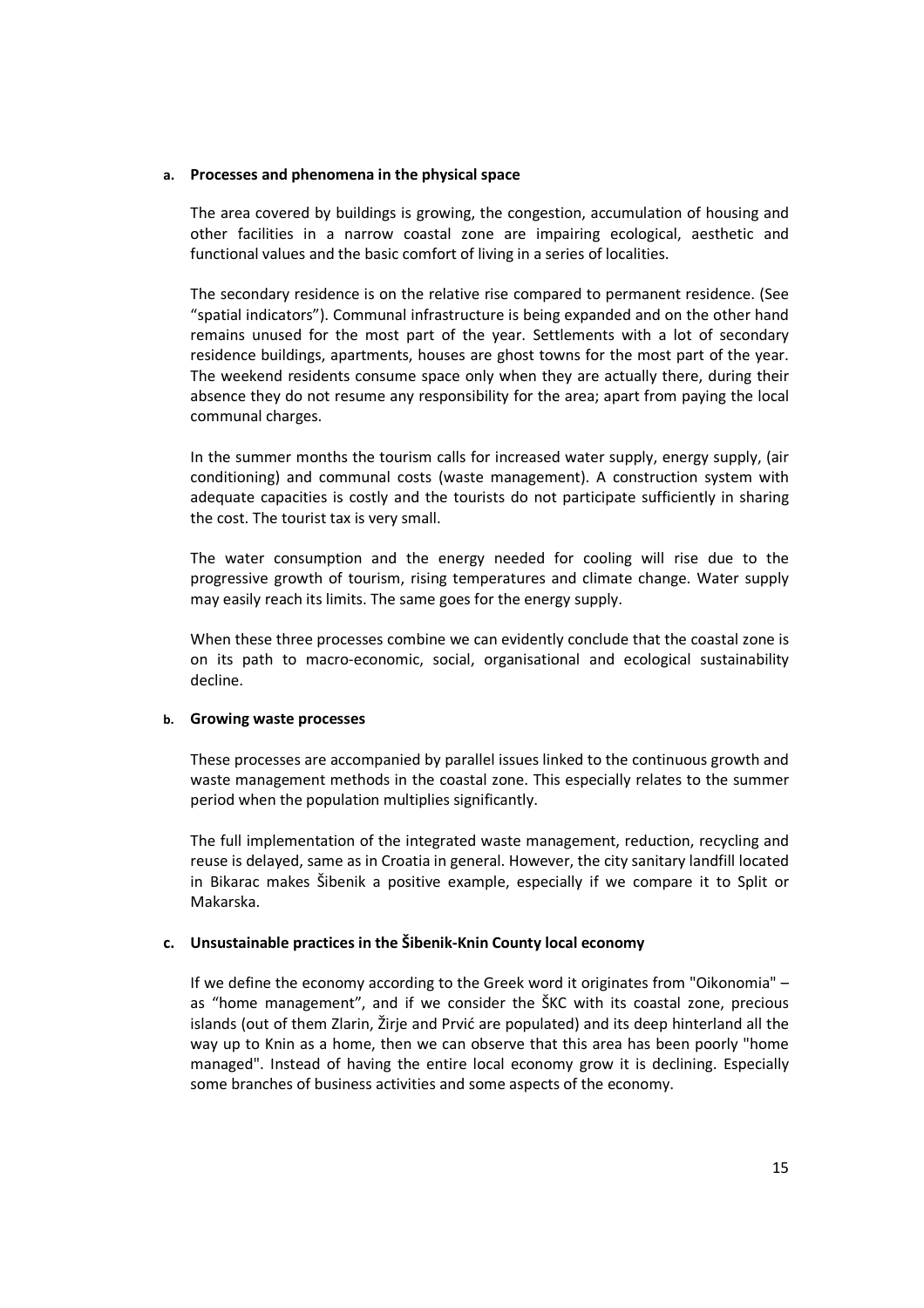- **d. Agriculture and husbandry** there are existing resources for food production which remain unused and the traditional, rich knowledge and workmanship is facing extinction. The volumes are very low and the modernisation of offer/assortment, technology and marketing is scarce. The climate change trends indicate potential changes of vegetation periods and prolonged drought periods. Vegetation will not survive without irrigation. Crops will deteriorate and losses will occur. Irrigation, however, is in a dead end, as if it were something very far and unknown, expensive and unreachable for our wallets and minds.
	- **The synergy of the local agriculture and tourism is non-existent.** The tourism causes large food demand during the tourist season, but the ŠKC hinterland is not providing for it. No product variety, no quantities. This is a deeply unsustainable practice which impairs global production, as well as general economic and financial results of the ŠKC as a micro region. This proves the lack of a sustainable strategy, containing tactics and implementation measures for achieving the local sustainable development. No stakeholders or a group of actors (such as county government) exist in ŠKC that could become the key driver for reflection, production conceptualization and "*oikonomia*".
	- **The communal infrastructure** must adequately support the peak summer loads. On the other hand, the tourist activity does not provide adequate financial support for its development and maintenance. The expansion of the infrastructure, often, cannot be afforded by the county or municipal budgets. There is something profoundly wrong with this concept in the context of "*oikonomia* - home management".
	- **Unemployment** in ŠKC is relatively high, especially in the hinterland, and in the coastal area employment bursts seasonally and then it disappears. The development based on synergies between agriculture and tourism would employ the local population, especially the young. Innovative steps in the industry are scarce, but positive. A Norwegian citizen initiated the production of aluminium ships<sup>9</sup>, and the demand is solid and the production is stable.

# **An example of a sustainable phenomenon and process**

ŠKC is even today a county outstanding for its renewable energy sources, primarily from water and wind. This is a positive aspect of the economy and sustainable practices in the ŠKC. In its further development and modernisation this county can be labelled as a leader in terms of energy production. The boost of the energy production powered by fossil fuel adds to greenhouse gas emissions the ŠKC production is clean.

 $9$  This production start in the year 2010.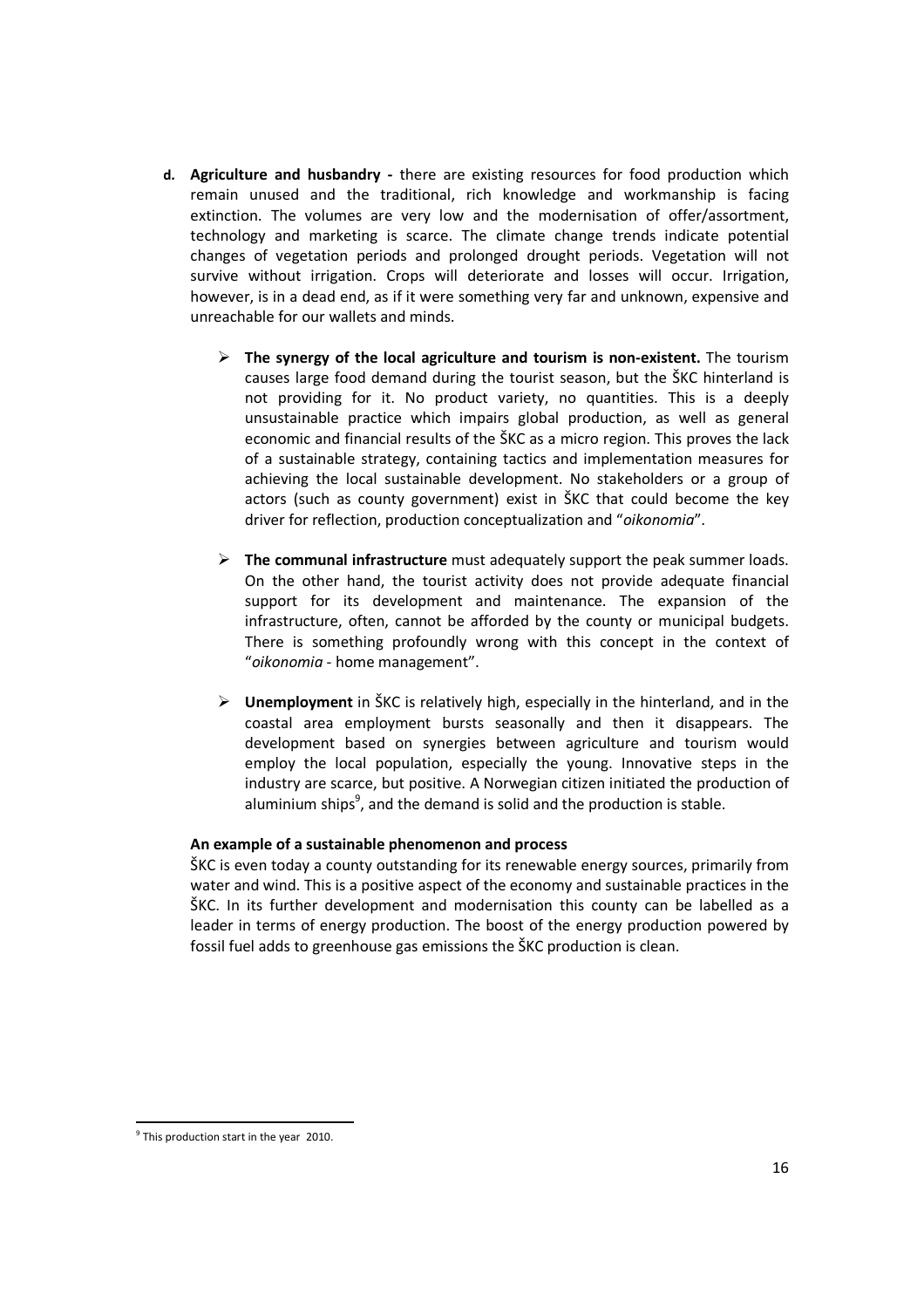## **VI. Conclusion**

On the "Climagine" process contribution, the local team can conclude that the final version of the integrated coastal zone management plan of the ŠKC will certainly draw upon its results. The analysis of indicators, causes and effects of climate change based on actual examples and locations visibly impacted the Plan content.

The local team already mentioned that the aim of the "Climagine" process was to contribute to the drafting and creation of the Coastal zone management plan by putting a special focus on the climate variability and change. The "Climagine" Croatia activity fulfilled its aim and purpose, with its specific findings it was able to produce baseline data for the final draft of the Integrated coastal zone management plan for Šibenik-Knin county.

The analysis of climate change impacts and creation of the table of indicators and "amoeba" presentations helped the local team to put into perspective other unsustainable processes in the coastal zone of ŠKC as well. These were not directly linked to climate change, however they hold a significant leverage when it comes to ecological, economical and the sustainability of life in general.

The trends of global warming and its negative impacts on climate change will continue, both globally and locally. The modern world is primarily focused on boosting profits and continuous satisfaction of the greed, and not on protecting human, animal or plant life, this includes the climate as the basis for complete functioning of ecosystems. At the moment, humans are not capable to change these negative trends. The conference in Paris planned for the end of 2015 will round up global decision makers and experts and show whether a convincing response and possibility for change exists.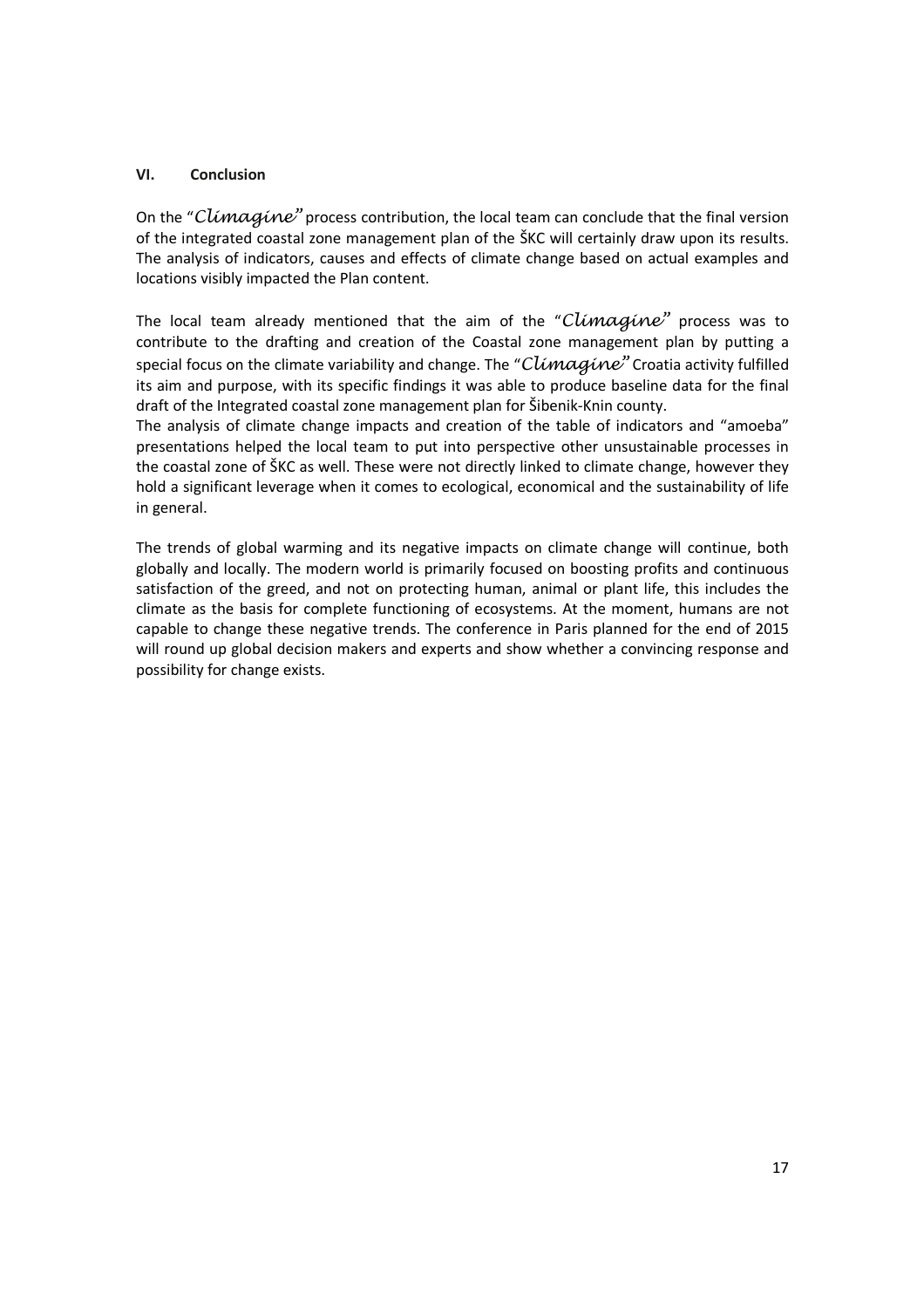#### **VII. Annex**

# **Annex 1. Table of indicators**

| <b>Dimension</b>              | <b>Indicator</b>                                                      |
|-------------------------------|-----------------------------------------------------------------------|
| Water                         | 1 Average annual consumption of water resources (%)                   |
|                               | 2 Average consumption of water resources in August (%)                |
| Sea                           | 3 Average connection to waste water treatment facilities (%)          |
| <b>Fires</b>                  | 4 Annual fire site area size (ha)                                     |
|                               | 5 Average renewable energy in total energy consumption                |
|                               | 6 Apartments for permanent residence ratio in the total No. of app.   |
|                               | in CZ (%)                                                             |
| <b>Physical space</b>         | 7 Population density in the CZ compared to the density outside of the |
|                               | CZ.                                                                   |
|                               | 8 Ratio of employed in the entire working population in CZ and        |
| People                        | outside CZ                                                            |
|                               | 9 High school, grammar school and higher education graduates ratio    |
|                               | in 15+ population in CZ/outside CZ                                    |
| <b>Environment protection</b> | 10 Protected sea areas in relation to total sea areas (%)             |
|                               | 11 Protected land areas in relation to total land areas (%)           |
| Waste                         | 12 Kilogramme per resident in ŠKC                                     |
|                               | 13 Kilogramme per resident in CZ and outside CZ                       |
| Soil                          | 14 Irrigated agricultural land (ha)                                   |
|                               | 15 Soil used for organic plant production (ha)                        |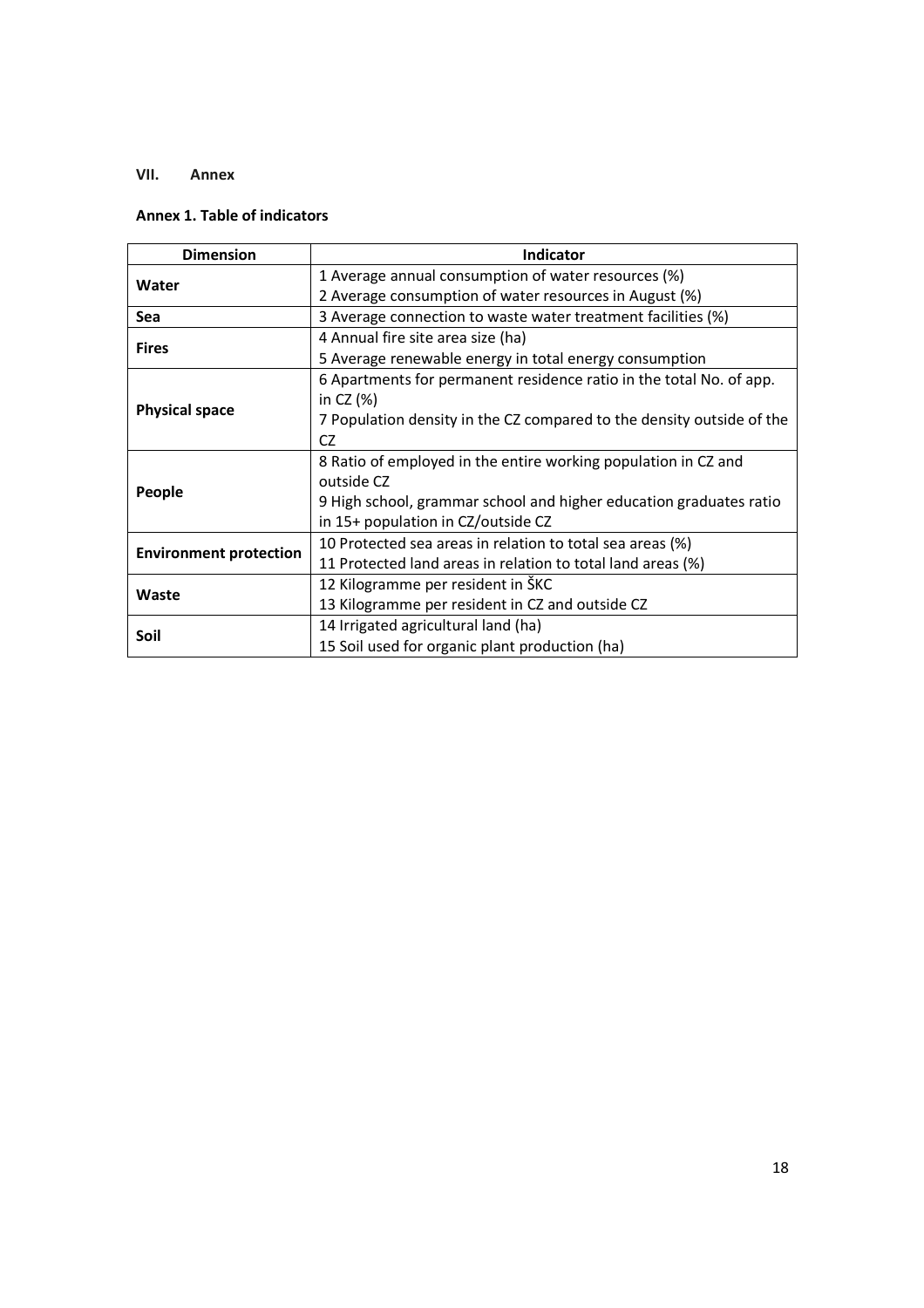# **Annex 2. Graphic presentation of the indicators - "amoeba"**

0,0 0,2 0,4 0,6 0,8 1,0 1 2 3 4 5 6 7  $\frac{9}{9}$  8 10 11 12 13 14 15 **2001** Boe\_MIN BoE\_MAX Value

**Figure 1. Amoebae graphical presentation for 2001**

**Figure 2. Amoebae graphical presentation for 2011**